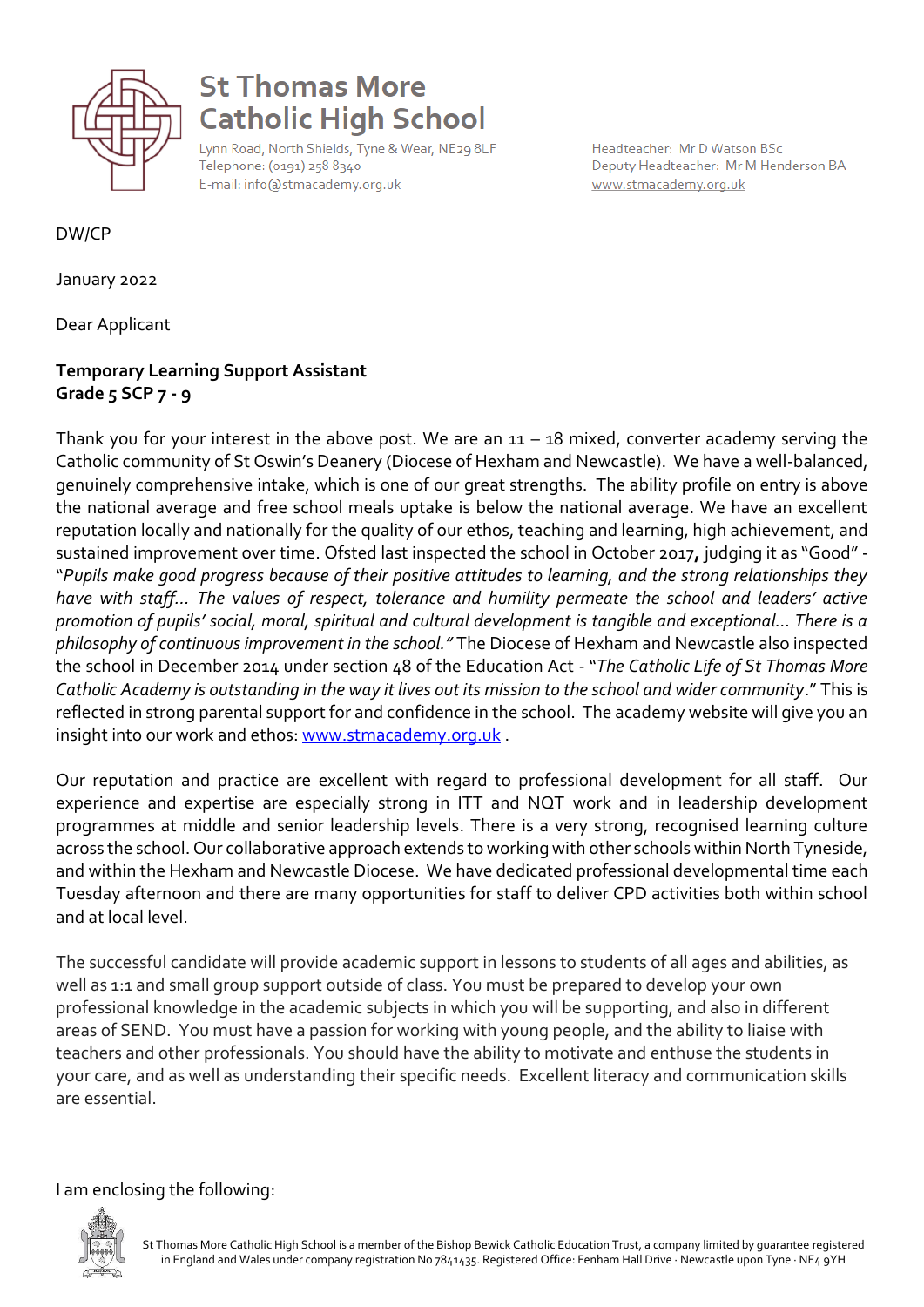- 1. Advertisement details
- 2. Job Description
- 3. Recruitment and Selection Policy Statement
- 4. A copy of the Mission Statement
- 5. Application Form (inc. Notes to Applicants, Recruitment Monitoring Form, Rehabilitation of Offenders Act).

The closing date for application forms is at 3.30pm on **Friday, 4 February at 3.30pm. Shortlisting** will take place soon after the closing date. Interviews are expected to be held the week commencing 7 February. If you have not heard from us by **Monday, 14 February** please assume that you have been unsuccessful, only the successful candidates will be contacted by the school.

We look forward to receiving your application.

Yours sincerely

Mr D Watson Headteacher

Encs.